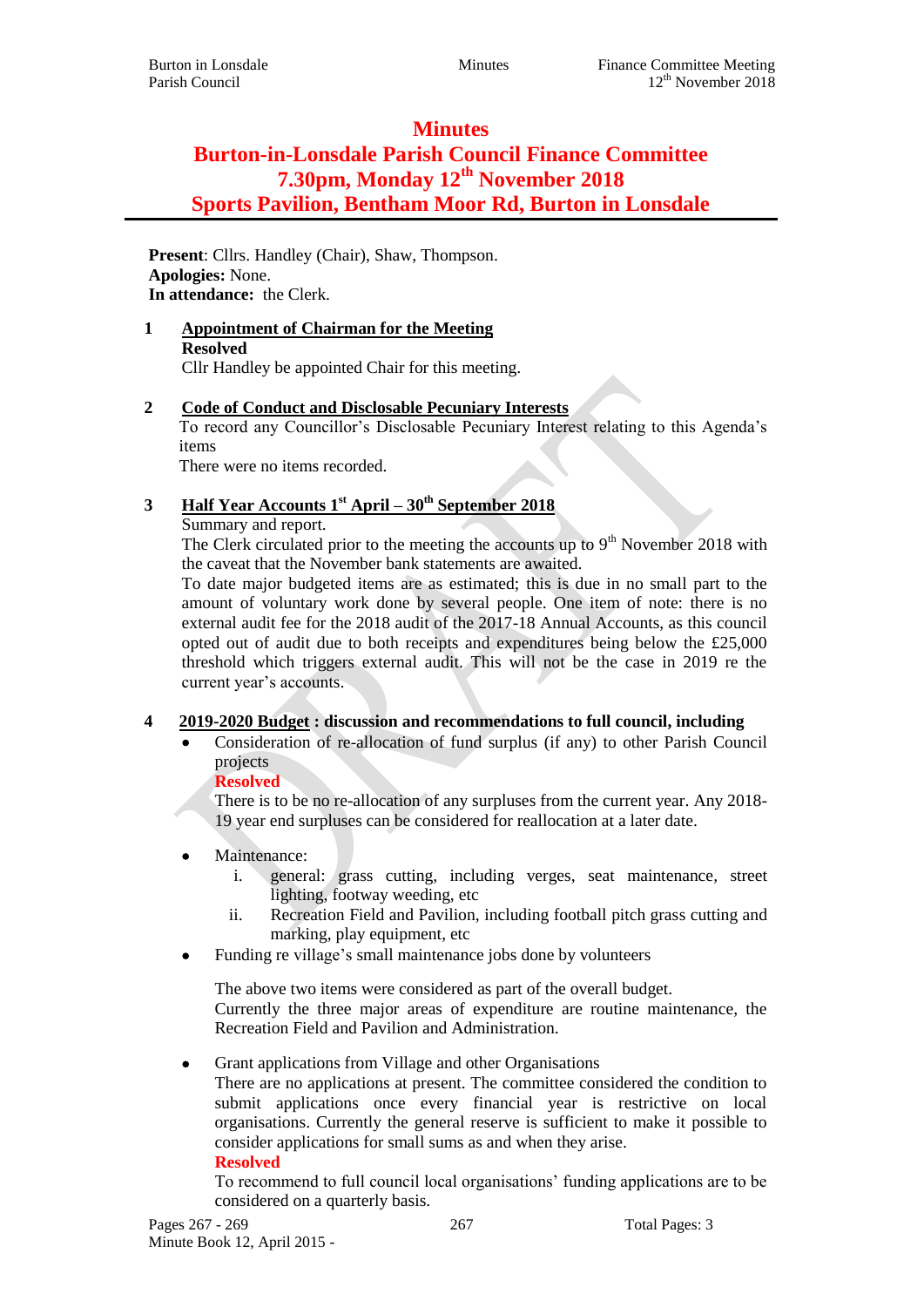- Risk assessment and insurance items' valuations The Clerk advised the insurance company adjusts valuations on an annual basis; there have been no changes to the physical or financial risk assessments.
- Recreation Field business plan including sports pavilion operation **Resolved**

To ensure the receipts and payments account is neutral as far as is possible with day-to-day expenditure.

- Proposed 2019-20 budget for recommendation to full Council **Resolved** The Committee recommends a budget of £16,736 for the year 2019-20 (see appendix for details). The contingency item to be increased to £5,000 as recommended by The Department for Communities and Local Government THE GOOD COUNCILLOR'S GUIDE TO FINANCE AND TRANSPARENCY 2017, pg 9: "A council should typically hold between 3 and 12 months expenditure as a general reserve..." by reducing the general reserve.
- **5 2019-2020 Annual Precept:** recommendation to full council of amount to be requested from Craven District Council, in the light of the proposed total budget for 2019-2020, and projected unallocated reserves available at year end 31st March 2019. **Resolved**

To recommend to full council a precept request of £17,000 to be made to Craven District Council. (3.03% increase on 2018-19 precept).

**6 Date, time and venue of next monthly Parish Council Meeting** Thursday 29<sup>th</sup> November 2018, 7.30pm, Village Hall

Meeting closed at 8.41pm

**Signed ............................................................... Dated .........................**

#### **Appendix**

| <b>BUDGET</b>                                                                    | 2018-19 | 2019-20 |
|----------------------------------------------------------------------------------|---------|---------|
| <b>Maintenance and renewals</b>                                                  |         |         |
| Street lights power supply                                                       | 900     | 1,000   |
| Street Lights (year 1 of maintenance cycle)                                      | 100     | 100     |
| Street Lights: Renewals/loan repayments                                          | 1,965   | 1,926   |
| Seat Maintenance                                                                 | 300     | 300     |
| Street maintenance, Noticeboards                                                 | 200     | 200     |
| Lot 4 Grass cuts Village Green, path to VOSCY<br>Lot 5 Grass cuts Riverside Land | 750     | 750     |
| Trees Riverside Land, VOSCY & VG                                                 | 1,000   |         |